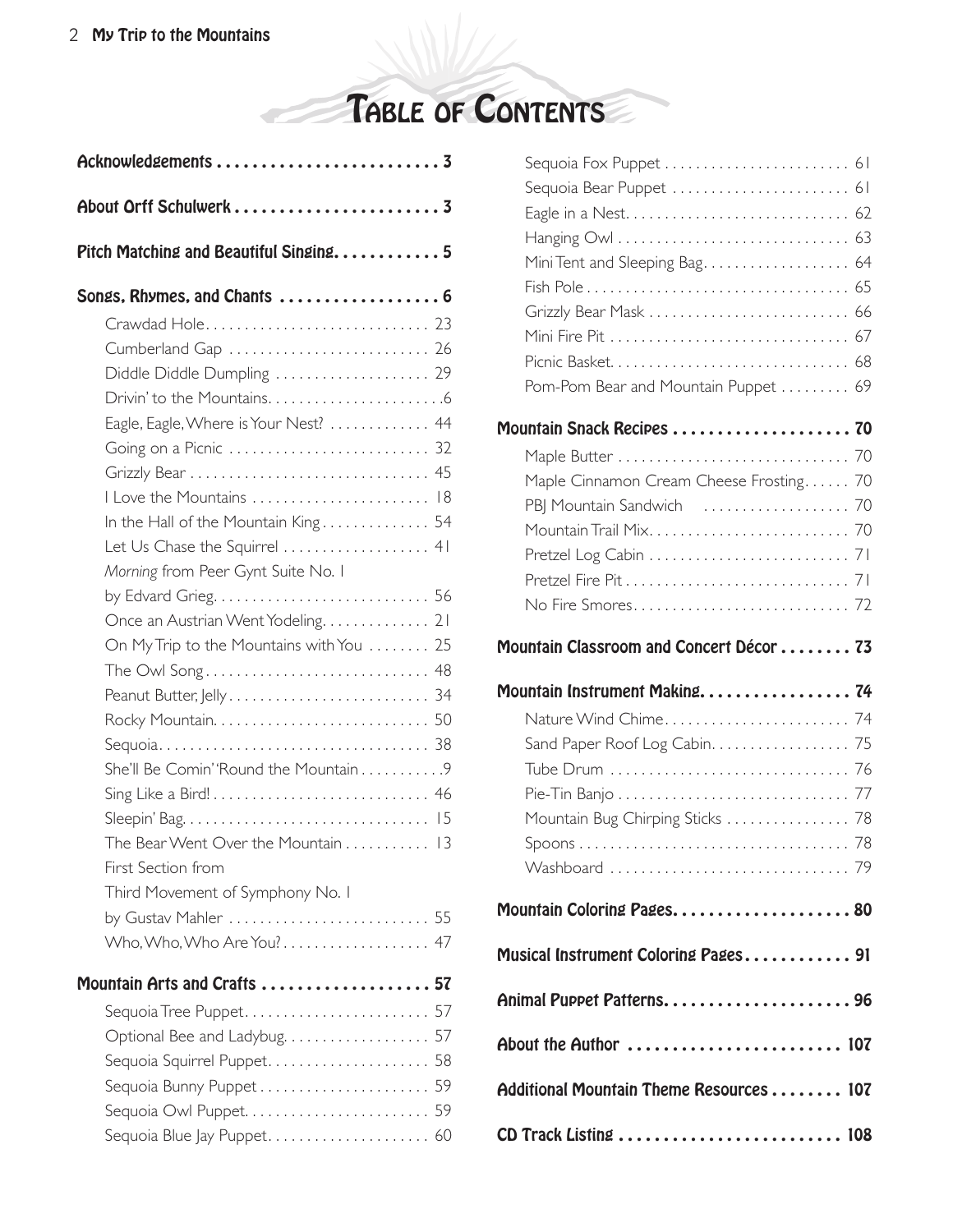I Love the Mountains  $\mathbb{S}^{\mathbb{F}^{\text{ack}5}}$ 

*Traditional*